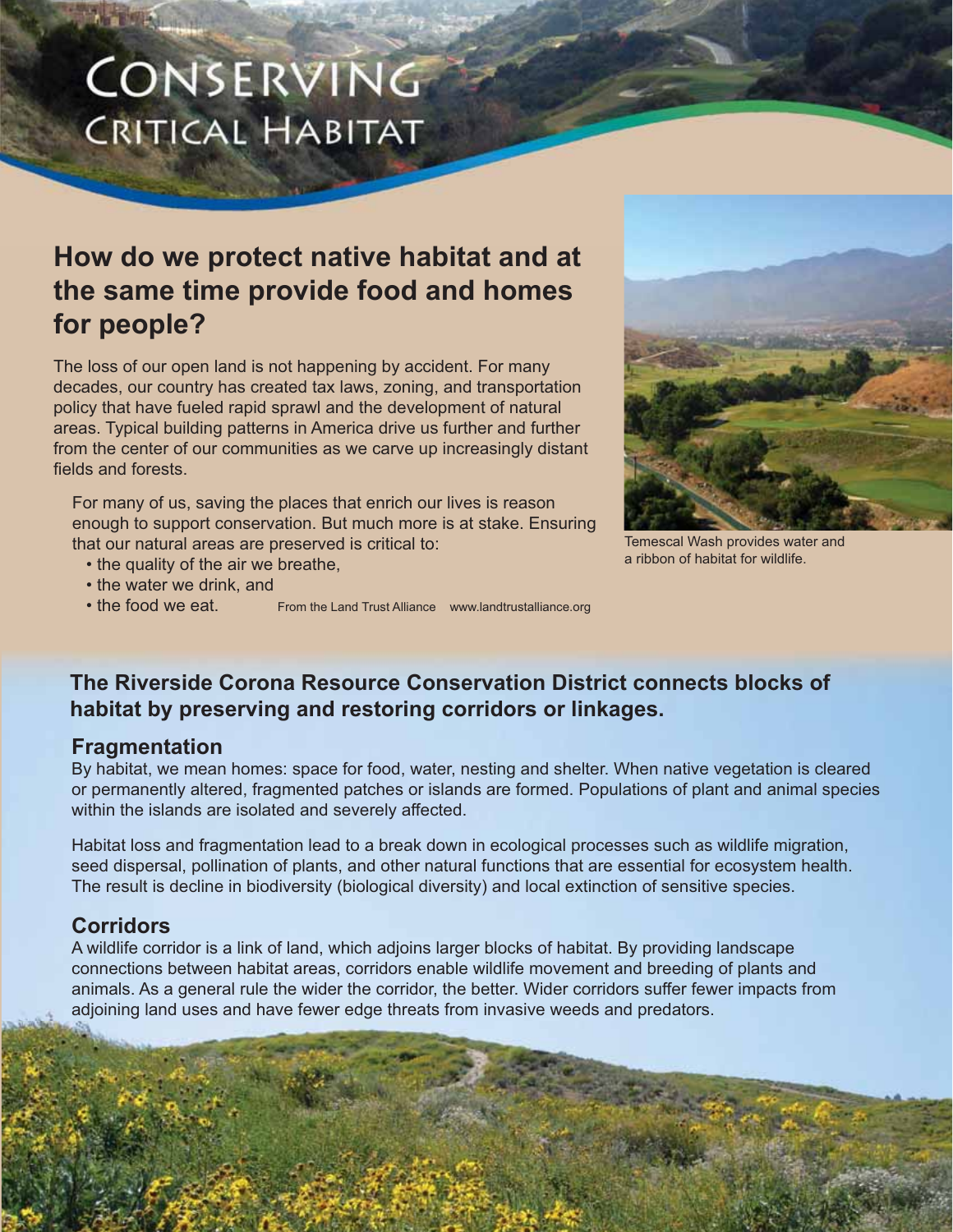# **Conservation Efforts**

The Riverside-Corona Resource Conservation District (RCRCD) is a non-regulatory local agency that works to permanently protect land that has habitat, scenic, and/or agricultural values. RCRCD conserves open space in three ways.

- **Preservation:** The District protects important areas from future development by accepting donations of land (fee title) and conservation easements.
- **Restoration:** RCRCD improves degraded habitat by removing invasive species, replanting native plants, restocking native animals, protecting the soil from erosion, protecting water from pollutants, and more.
- **Management:** The District continues to maintain and monitor restored habitat for water quality, critical wildlife species, invasion of exotic weeds, trash dumping, Off Road Vehicle (ORV) intrusion, noise and other impacts.



A woven, high performance mat was installed and interplanted with vegetation to strengthen the channel bank.

The RCRCD works with cooperating landowners and the community to conserve land. Numerous agencies collaborate to permit, fund, and monitor the restoration work that is completed on conservation lands:

- Army Corps of Engineers
- California Department of Fish and Game
- Santa Ana Regional Water Quality Control Board
- US Fish and Wildlife Service

These regulatory agencies review plans and proposed actions that might impact waterways and habitat. For example, it's essential that sensitive birds are not disturbed during breeding and nesting season. Therefore, no work is permitted in waterways during spring and into summer.

Counties and cities also have plans and ordinances that are designed to protect wildlife and water quality. There are special requirements for building near waterways to prevent encroachment and limit stream alteration.



Riverside leaders and partners dedicated the Sycamore Canyon Wilderness Park.

*"RCRCD is looking to creatively collaborate with a variety of partners to sustain our native landscapes and vital plant and animal resources, the indicators of watershed health".* Shelli Lamb, District Manager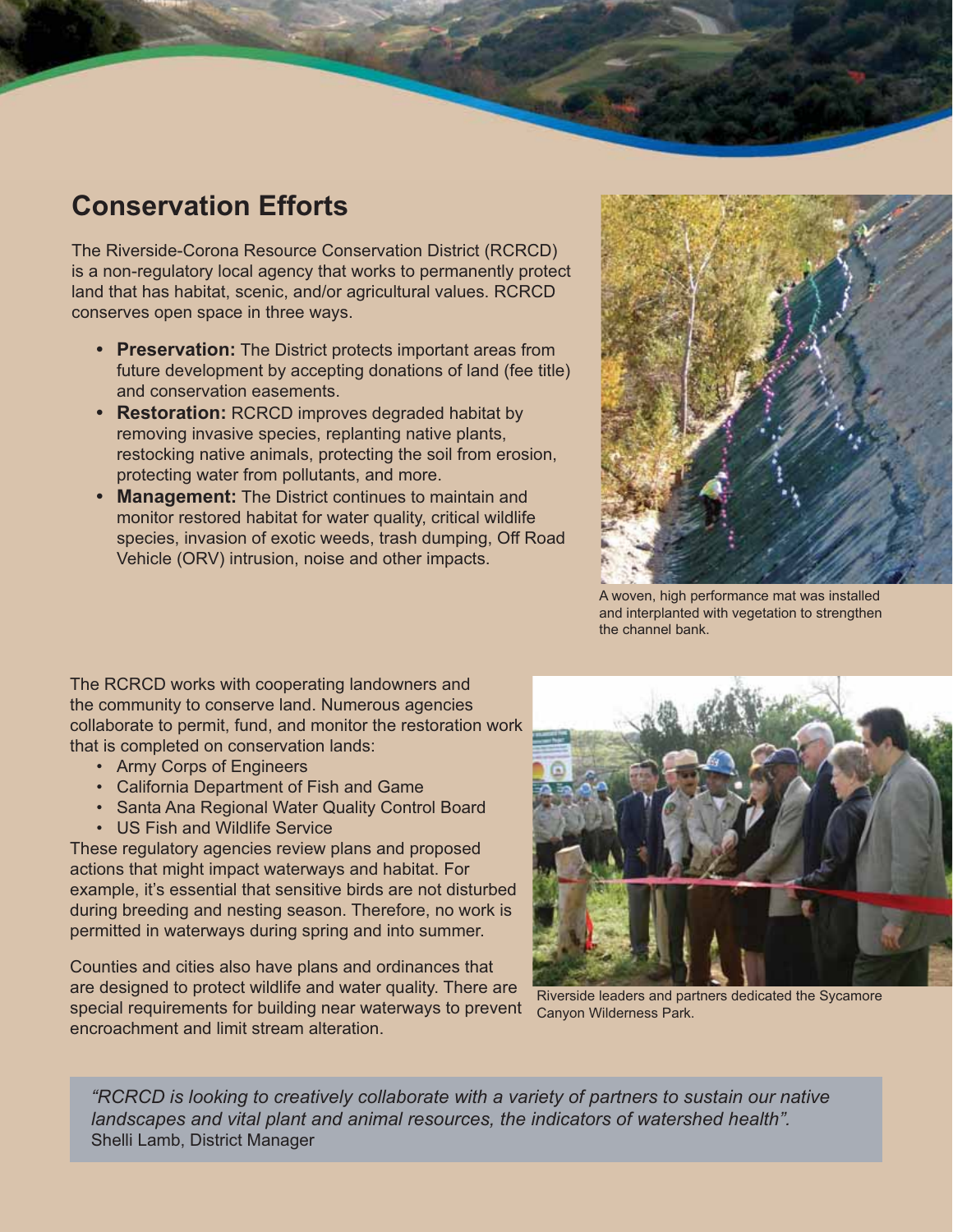# **What are Conservation Easements?**

Land ownership carries with it a bundle of rights—the right to occupy, lease, sell, develop, construct buildings, farm, restrict access, and harvest timber, among others. A landowner can give up one or more of those rights to some other person or entity in the form of an easement for a purpose such as conservation, installing telephone poles, a cell tower, water lines or simply helping a neighbor maintain access to a landlocked parcel, while retaining ownership of the remainder of the rights. In ceding a right, the landowner "eases" it to another entity, such as a Resource Conservation District or land trust. For example, a landowner may give up the right to develop a subdivision while retaining the right to grow crops.

Even though easements are placed on private land, significant public benefits may be realized. Conservation easements can contribute to improved water quality and often protect aquifers and watersheds. They can protect a community's scenic beauty, vistas and open space by keeping landscapes free of suburban sprawl. They can help keep landscapes in traditional uses, such as farming and ranching, and can keep small family farmers and ranchers on the land in tough economic times such as those we are experiencing today. They are used to buffer national parks and other public lands, keeping development away from the wildland-urban interface, preserving scenic entrances and giving wildlife habitat an "overflow" outlet onto private land. Increasingly, as development approaches sensitive military installations, easements are also being used to buffer military bases around the country. Further, easements are used by Native American tribes to help prevent fragmentation of tribal lands by non-Indians on private holdings.

Many landowners receive a federal income tax deduction for the gift of a Conservation Easement. The Internal Revenue Service allows a deduction if the easement is perpetual and donated "exclusively for conservation purposes." The amount of the tax deduction is determined by the value of the conservation easement. In addition, the donor may have estate and property tax relief. You should always work with your tax accountant and/or lawyer to understand how to qualify for such a tax deduction.

If you have land that you would like to conserve for quality of life, the preservation of species, and for future generations, please consider dedicating your land. To learn about conservation easement opportunities in the greater Riverside-Corona area, please contact Shelli Lamb at (951) 683-7691, Ext. 202.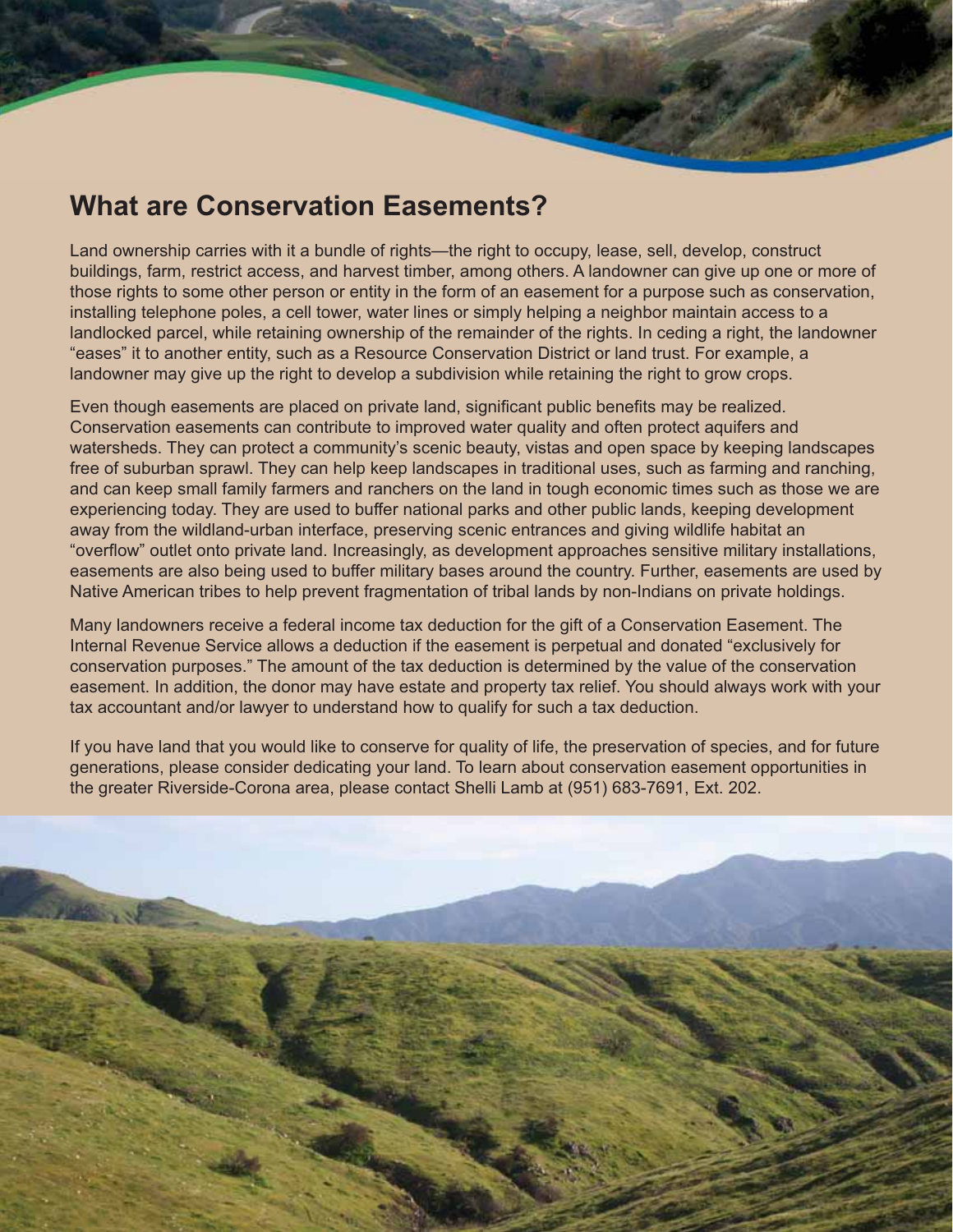# **Easement Projects**



The most pressing threat to wildlife is land conversion from habitat to other land uses. The Riverside-Corona Resource Conservation (RCRCD) is working to connect remaining habitat lands, to create a network for wildlife movement across private and public lands. In some cases, RCRCD has assumed responsibility for managing conservation easements, and in other cases, has been given ownership of land for management in perpetuity.

Most RCRCD projects are along waterways (streams, creeks, arroyos, and washes), which provide an essential source of drinking water in dry southern California. Water supports an abundance of vegetation and a variety of life, or *biodiversity*. Streamside vegetation, along dry or flowing waterways, is referred to as *riparian*. Riparian habitat is critical for providing suitable food, shelter, nesting sites, and escapecover for wildlife. Waterways, water quality, and riparian habitat have been greatly damaged by human activities.

**Endangered Least Bell's Vireo fledgling.** Photo by Terry Reeser

# **Why is it important to restore native species?**

Plants and animal species in an ecosystem have developed together and hold complementary roles; they are *interdependen*t. Removal of even one species from an ecosystem can disrupt natural interactions and reduce another species' ability to survive.

*The State of the Birds: 2010 Report on Climate Change* explains how the impacts of climate change influence our bird populations and their habitats. Nearly a third of the nation's 800 bird species are endangered, threatened or in significant decline. Learn more at http://stateofthebirds.org/

**Killdeer nest on open ground, often on gravel.** Photo by Arlee Montalvo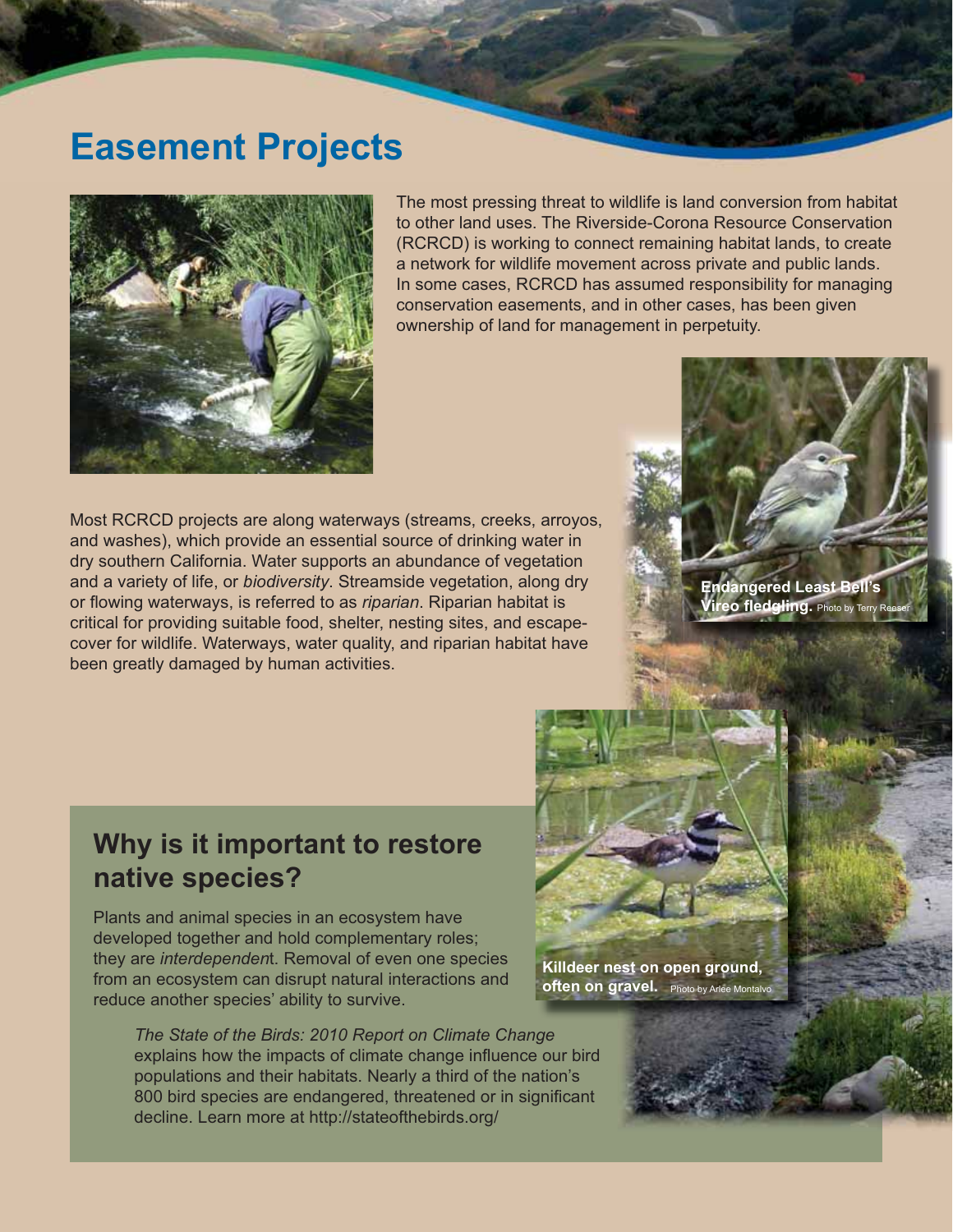**One of the RCRCD's long-term goals is to connect habitat lands from the Cleveland National Forest, through Temescal Canyon, to the Gavilan Plateau and Lake Mathews**.

### **The Temescal Trail**

The District began by obtaining land and conservation easements in Temescal Canyon:

- Temescal Wash Conservation Easement
- Chandler Conservation Easement
- Department of Water Resources (DWR) Easement
- Lee Lake Conservation Easement
- Temescal Upland Reserve

**the native Southwestern Pond turtle for food and nesting sites.** Photo by Miles Bintz The waterway easements have required extensive restoration, including removal of exotic weeds and replanting with native willow-scrub species. For the DWR Easement, 6-acres of channel banks comprised of mine tailings were reshaped and protected with erosion-control blankets and silt fences. In some areas, the banks were hydroseeded, while in other areas cuttings and container plants were irrigated until established.

### **The Lee Lake Conservation**

**Easement** includes 30-acres of wetland, riparian, and upland-sage-scrub habitat along Temescal Wash. The site contains a small 3-acre pond that serves as a stop for migrating waterfowl. Invasive aquatic species, such as the Red-eared Slider, a non-native turtle, are being removed. The pond is being restored so that it can support a population of Western Pond turtles, a native turtle. The easement provides an important linkage between the Estelle Mountain Reserve and RCRCD's Temescal Upland Reserve.

#### The **Temescal Upland Reserve** is a

135-acre open space that was donated to RCRCD by the Dos Lagos development (in fee title). The habitat includes upland and oak-woodland plant communities with small tributaries that flow intermittently to Temescal Wash. It is home to the California Gnatcatcher and nesting hawks.

As funds permit, RCRCD is repairing eroded areas, removing weeds, and reestablishing native plants. **The Red-eared Slider turtle out-competes**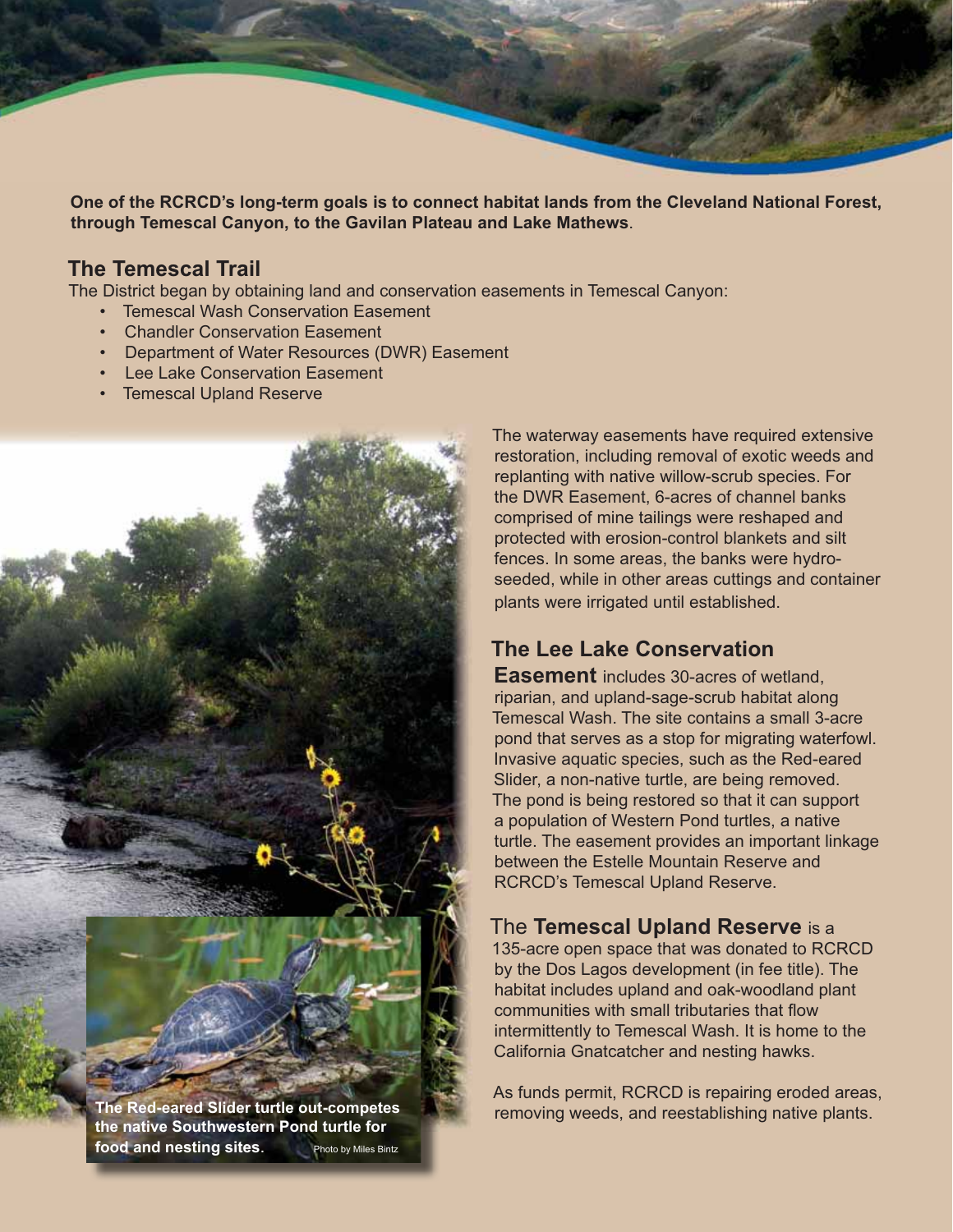### **Easement Projects** (cont.)

The Temescal Wash Conservation Easement bisects Dos Lagos golf course. Interpretive signs have been installed along the waterway to educate golfers about potential impacts to habitat and wildlife. The stream that flows through Temescal Canyon is the historical home of the Least Bells Vireo, Southwestern Willow flycatcher, Western Pond turtle, and other rare and uncommon plants and animals. More than six pair of the endangered Least Bells Vireo, a songbird, have nested in our project areas following habitat restoration.

#### **District-Wide Easements**

RCRCD has been restoring habitat at its easements along Woodcrest waterways and Springbrook Wash in Highgrove. In some cases, channel banks were reshaped and planted to control erosion. Invasive weeds including tamarisk, pepper trees and poisonous



castor bean were removed. Many areas have been replanted with native species such as California sycamore, black walnut, elderberry, and cuttings of coyote willow and mulefat.

#### **Easement Management**

As part of ongoing stewardship, RCRCD coordinates the cleanup of trash and debris and conducts regular water quality testing and wildlife monitoring on easements. The District blocks Off Road Vehicle (ORV) routes and replants disturbed soil with native vegetation.

### **Buffers**

Sustainable development provides a "living" buffer of vegetation to:

- filter and slow runoff laden with fertilizers and pesticides,
- limit disturbance and predation by cats and dogs,
- reduce noise and erosion, and
- intercept the invasion of non-native plants, such as Bermuda grass.



### **Reduce Your Impact**

If you are a homeowner, you may be able to help by reducing impacts on native habitats. If you live near native landscapes, remove potentially invasive plants from your yard. Please replant with waterwise plants, especially local natives. Native plants often require less pruning, fertilizer, water and time to maintain.

To learn more about set-backs, buffers, and human impacts, request the booklet *Living on the Edge* (of the Urban-Wildland Interface), which is free to RCRCD residents by contacting Erin at (951) 683-7691, Ext. 207 or snyder@rcrcd.com. It is also available on our website at www.rcrcd.com.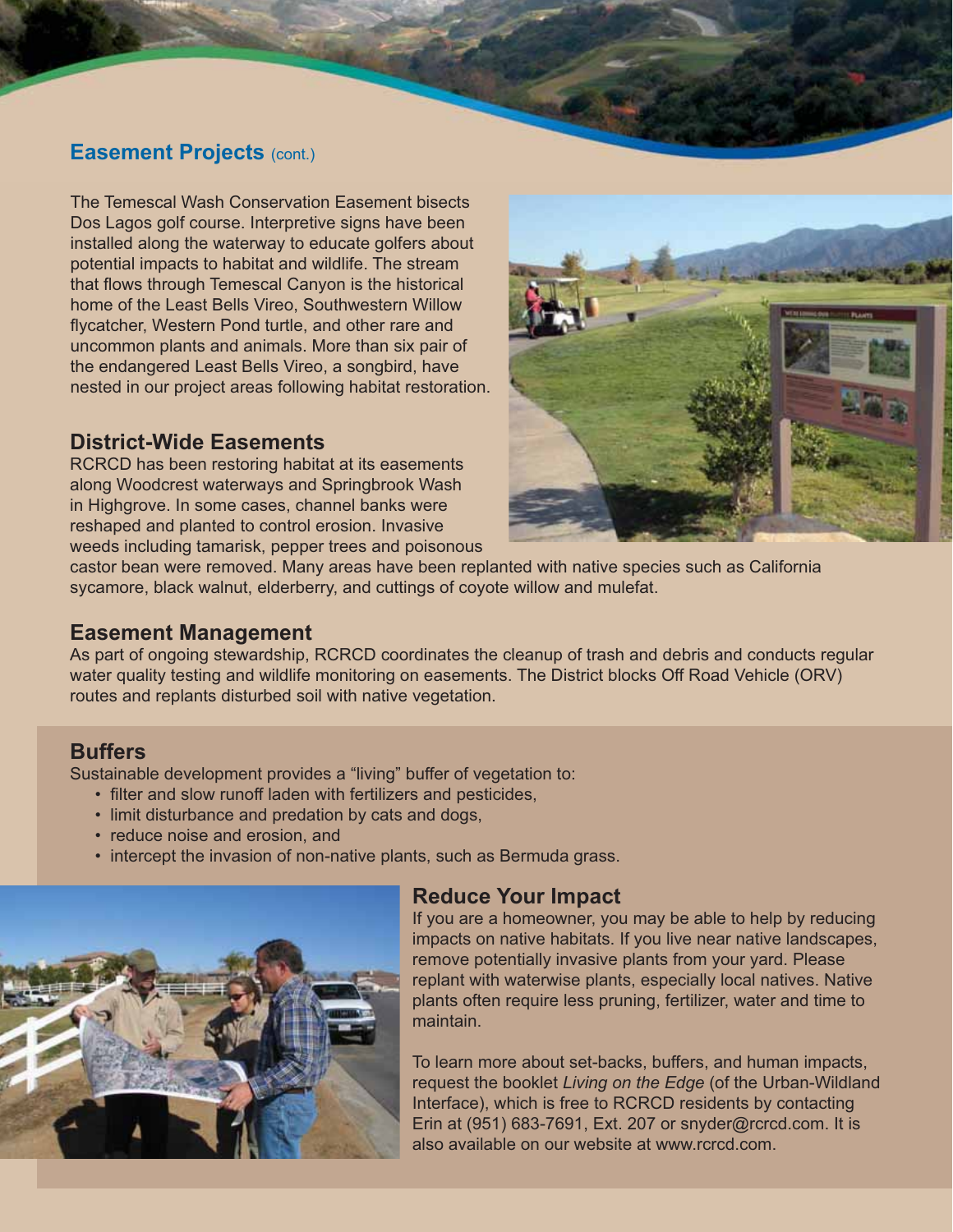# **Tax Benefits of Donating Land for Conservation**

#### **Federal Tax Benefits**

There are two main kinds of federal tax benefits available to donors of conservation land: income tax benefits and estate tax benefits.

**Federal Income Tax Benefits.** Donors of land and conservation easements may claim an income tax deduction for a charitable contribution made in accordance with Section 170 of the Internal Revenue Code. The exact amount of tax savings depends on several factors:

- The length of time a donor has owned the property (benefits are generally greater if owned for more than one year);
- How the donor has used the property (residence, investment, agricultural);
- The income of the donor (the higher the donor's income, the more the donor will save on taxes);
- The value of the donated property (the more valuable the property, the larger the deduction).

Federal Estate Tax Benefits. A donor may also save substantially on estate taxes if he or she donates a conservation easement. Under Section 2031(c) of the Internal Revenue Code, up to \$500,000 may be excluded from a donor's taxable estate if he or she has donated a qualifying easement. As with the income tax benefits, the larger the value of the donated easement, the bigger the deduction.

#### **State Tax Benefits**

 California law generally conforms to federal law with respect to deductions for charitable contributions of a donor's entire interest in real property or a charitable contribution of a conservation easement with some important exceptions, including, but not limited to, limitation of the deduction to a taxpayer's basis in the property.

#### **Local Property Tax Benefits**

 In general, property tax reductions are available for donors who donate their entire interest in land or a conservation easement. However, special consideration should be taken before making a request for reduction in property taxes as such a request may trigger a reassessment of the entire property, which could result in an higher overall property tax liability in some circumstances.



This information is not intended to be legal or financial advice. Please consult your own legal counsel.

A wildlife corridor follows the Temescal Wash. Note the channel bank restoration and set-back of urban development.